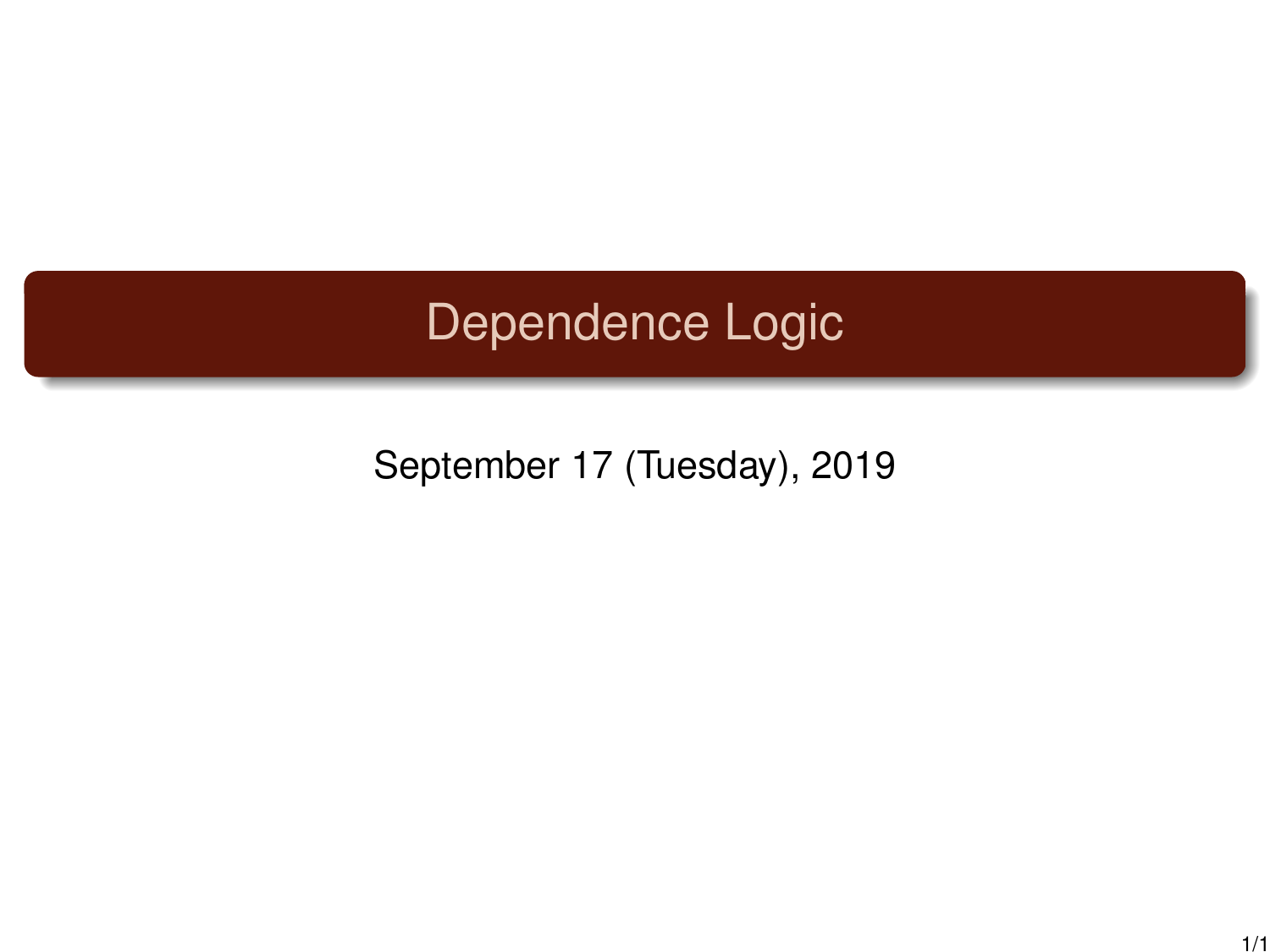## Recap: Closure properties



$$
\mathcal{M} \models_X \phi \iff \mathcal{M} \models_{\{s\}} \phi \text{ for all } s \in X
$$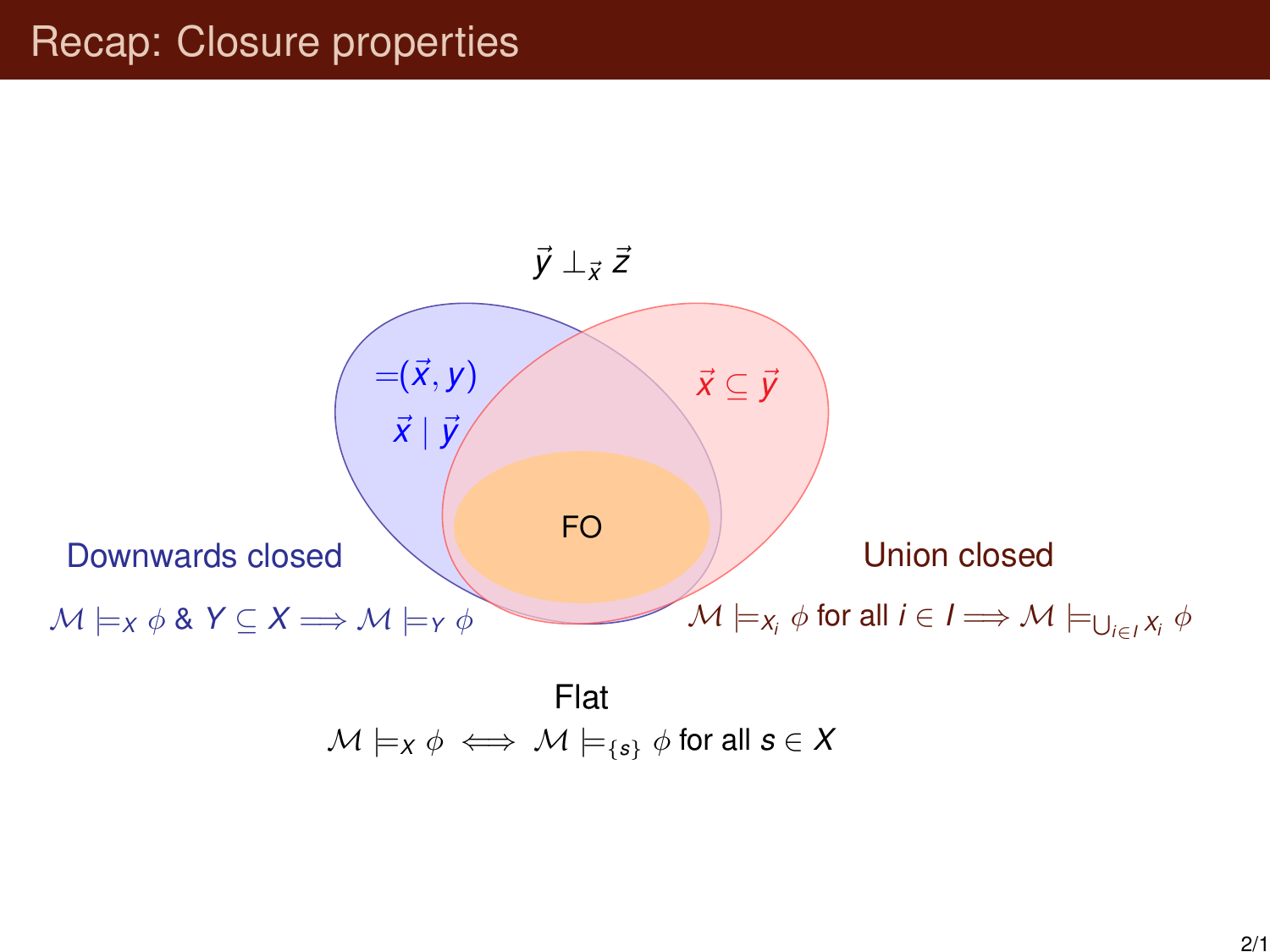## Recap: Disjunction

\n- \n
$$
\mathcal{M} \models_X \phi \lor \psi
$$
 iff  $\exists Y, Z \subseteq X \text{ s.t. } X = Y \cup Z$ ,\n  $M \models_Y \phi$  and  $M \models_Z \psi$ .\n
\n- \n $\mathcal{M} \models_X^s \phi \lor \psi$  iff  $\exists Y, Z \subseteq X \text{ s.t. } X = Y \cup Z, Y \cap Z = \emptyset$ ,\n  $M \models_Y \phi$  and  $M \models_Z \psi$ .\n
\n



Locality: For any two teams *X*, *Y* with *X*  $\upharpoonright$  Fv( $\phi$ ) = *Y*  $\upharpoonright$  Fv( $\phi$ ),  $\mathcal{M} \models_{\mathsf{X}} \phi \iff \mathcal{M} \models_{\mathsf{Y}} \phi.$ 

Note: Locality fails for FO(⊆) with strict semantics.